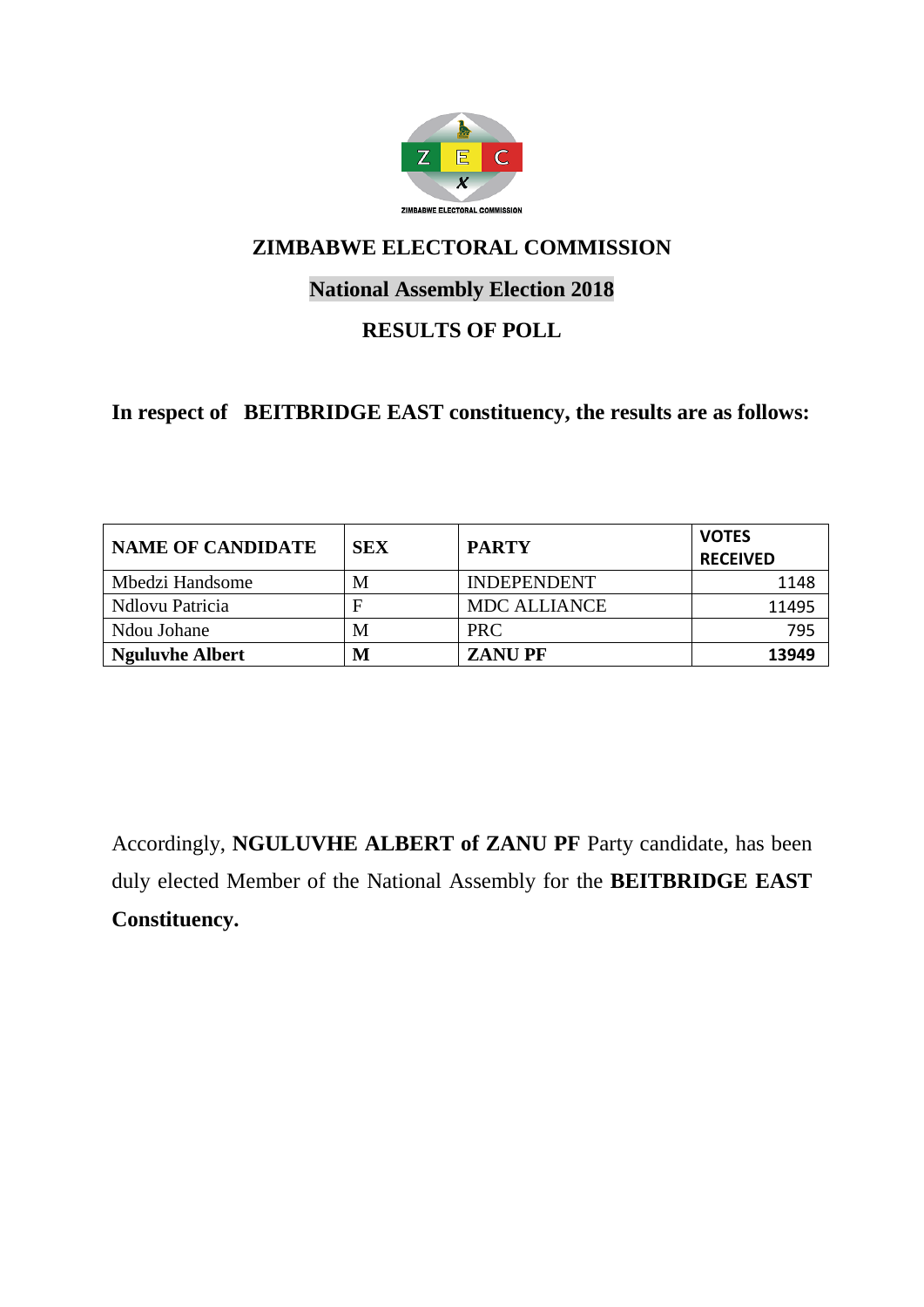

## **National Assembly Election 2018**

# **RESULTS OF POLL**

**In respect of BEITBRIDGE WEST constituency, the results are as follows:**

| <b>NAME OF CANDIDATE</b>    | <b>SEX</b> | <b>PARTY</b>             | <b>VOTES</b><br><b>RECEIVED</b> |
|-----------------------------|------------|--------------------------|---------------------------------|
| <b>Maboyi Ruth Mavhungu</b> | F          | <b>ZANUPF</b>            | 8421                            |
| Ndlovu Ronald               | M          | <b>FREE ZIM CONGRESS</b> | 357                             |
| <b>Ndou Moffat Cephas</b>   | М          | <b>PRC</b>               | 1033                            |
| Sibanda Brighton Ithuteng   | M          | <b>MRP</b>               | 205                             |
| Singo Enock                 | M          | <b>MDC-ALLIANCE</b>      | 2883                            |

Accordingly, **MABOYI RUTH MAVHUNGU of ZANU PF** Party candidate, has been duly elected Member of the National Assembly for the **BEITBRIDGE WEST Constituency.**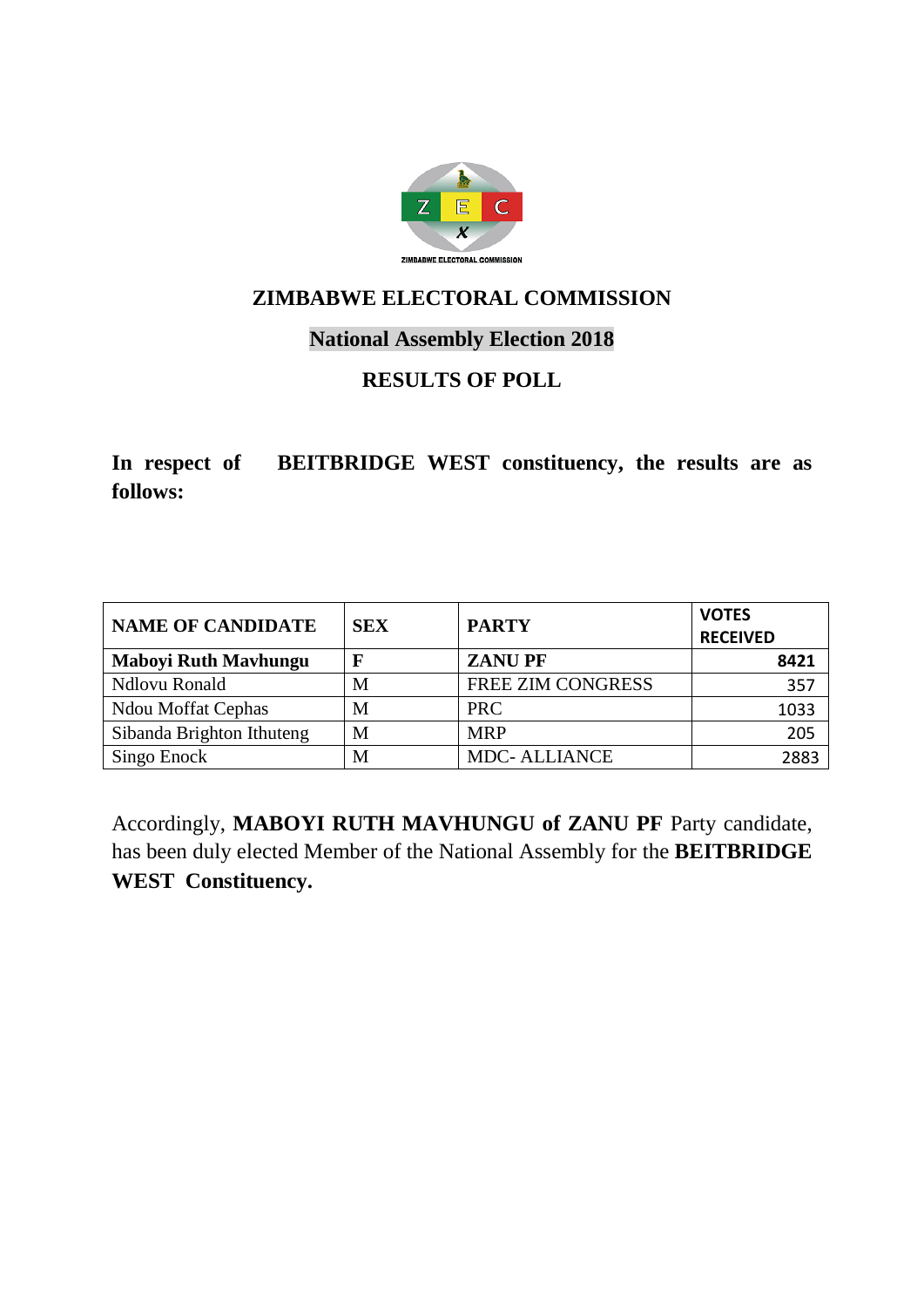

## **National Assembly Election 2018**

## **RESULTS OF POLL**

#### **In respect of BULILIMA EAST constituency, the results are as follows:**

| <b>NAME OF CANDIDATE</b>               | <b>SEX</b> | <b>PARTY</b>        | <b>VOTES</b><br><b>RECEIVED</b> |
|----------------------------------------|------------|---------------------|---------------------------------|
| Maplanka Bekezela                      | F          | MDC T               | 855                             |
| Moyo Solani                            | M          | <b>MDC ALLIANCE</b> | 4801                            |
| Moyo Vicent                            | M          | <b>UMD</b>          | 256                             |
| Mpofu Norman                           | M          | <b>INDEPENDENT</b>  | 357                             |
| Ndhlovu Nqobizitha<br><b>Mangaliso</b> | M          | <b>ZANUPF</b>       | 7657                            |
| Ndlovu Enerst Msongelwa                | M          | <b>ZAPU</b>         | 207                             |
| Ndlovu Herod                           | М          | <b>MRP</b>          | 156                             |
| <b>Ndlovu Mzila Moses</b>              | M          | <b>ANSA</b>         | 131                             |
| <b>Ndlovu Washington</b>               | M          | <b>INDEPENDENT</b>  | 165                             |

Accordingly, **NDLOVU NQOBIZITHA MANGALISO of ZANU PF** Party candidate, has been duly elected Member of the National Assembly for the **BULILIMA EAST Constituency.**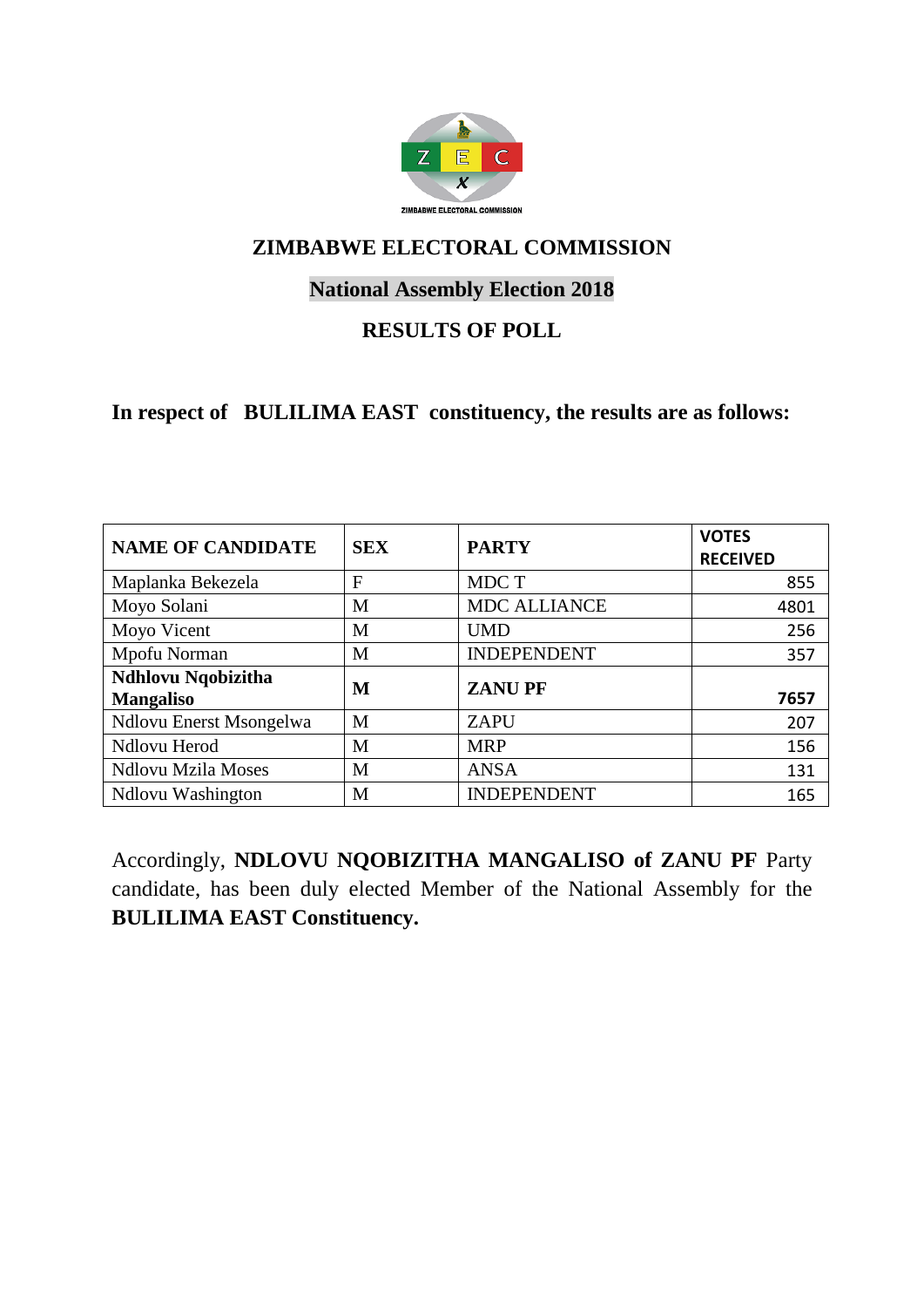

## **National Assembly Election 2018**

### **RESULTS OF POLL**

**In respect of BULILIMA WEST constituency, the results are as follows:**

| <b>NAME OF CANDIDATE</b> | <b>SEX</b> | <b>PARTY</b>        | <b>VOTES</b><br><b>RECEIVED</b> |
|--------------------------|------------|---------------------|---------------------------------|
| Khupe Lungisani          | M          | <b>MRP</b>          | 410                             |
| Moyo Aleck               | M          | <b>MDCT</b>         | 1312                            |
| <b>Ndlovu Artwell</b>    | M          | <b>ZAPU</b>         | 352                             |
| Nleya Pepetual Nomcebo   | F          | <b>ANSA</b>         | 205                             |
| <b>Phuti Dingumuzi</b>   | M          | <b>ZANU PF</b>      | 6984                            |
| Tshuma Mduduzi           | M          | <b>MDC ALLIANCE</b> | 3504                            |

Accordingly, **PHUTI DINGUMUZI of ZANU PF** Party candidate, has been duly elected Member of the National Assembly for the **BULILIMA WEST Constituency.**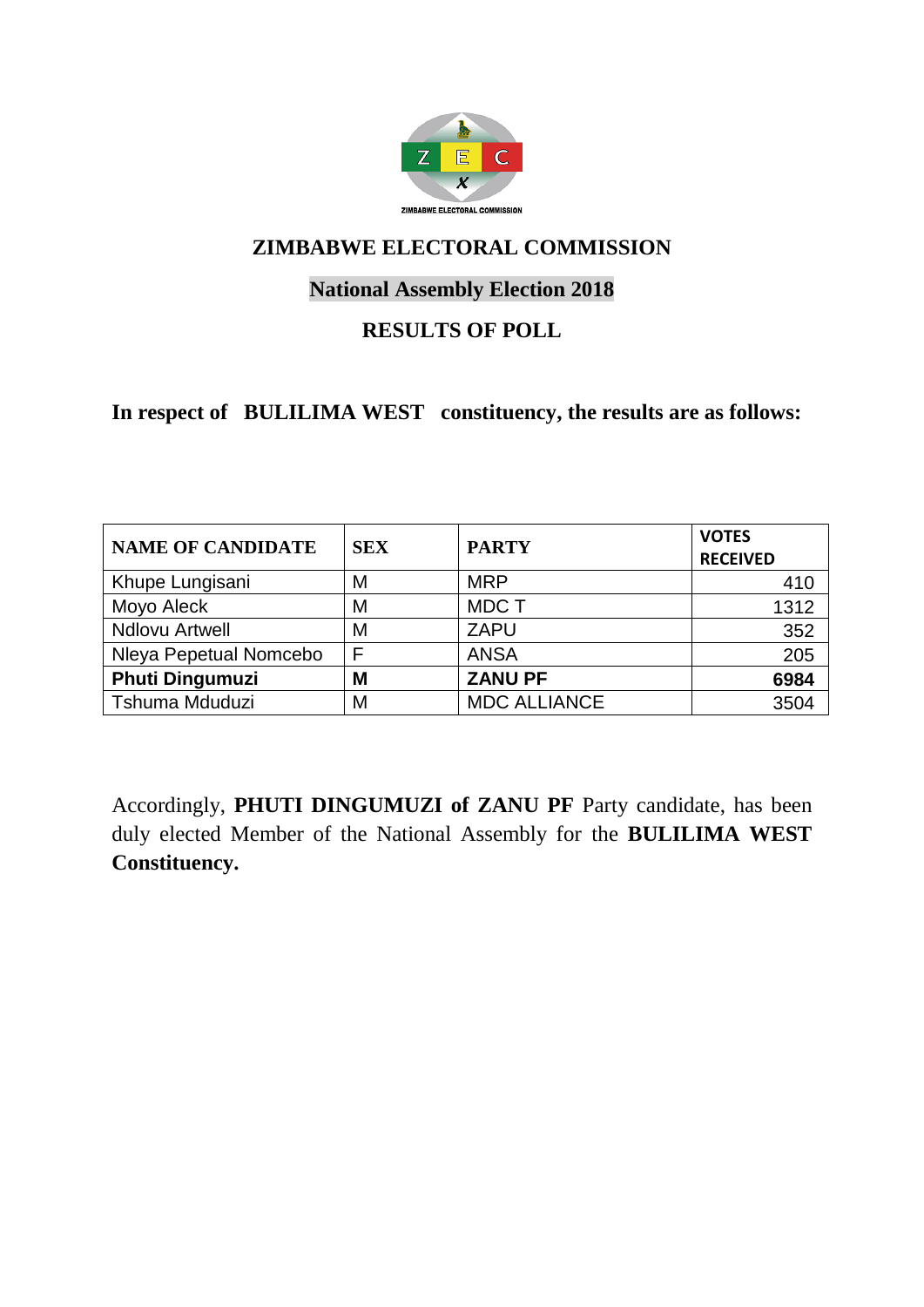

#### **National Assembly Election 2018**

## **RESULTS OF POLL**

**In respect of GWANDA CENTRAL constituency, the results are as follows:**

| <b>NAME OF CANDIDATE</b> | <b>PARTY</b>          | <b>VOTES</b><br><b>RECEIVED</b> |
|--------------------------|-----------------------|---------------------------------|
| <b>Dube Patrick</b>      | <b>MDC - ALLIANCE</b> | 10 390                          |
| Gumbo Edison             | <b>ZANU-PF</b>        | 9460                            |
| Langa Jackson            | <b>ZIPP</b>           | 162                             |
| Mkwananzi Butholezwe     | <b>INDEPENDENT</b>    | 287                             |
| Mkandla Thandeko         | <b>INDEPENDENT</b>    | 370                             |
| Nare Mpiyezwe            | MDC-T                 | 1140                            |
| <b>Ndlovu Brian</b>      | <b>PRC</b>            | 75                              |
| Ngubo Tshiyane           | <b>RPZ</b>            | 100                             |
| Ngwenya Nkululeko        | <b>NPF</b>            | 26                              |
| <b>Nkala Cannicious</b>  | <b>ZAPU</b>           | 320                             |
| Nyathi Malwande          | <b>MRP</b>            | 215                             |

Accordingly, **DUBE PATRICK of MDC - ALLIANCE** Party candidate, has been duly elected Member of the National Assembly for the **GWANDA CENTRAL Constituency.**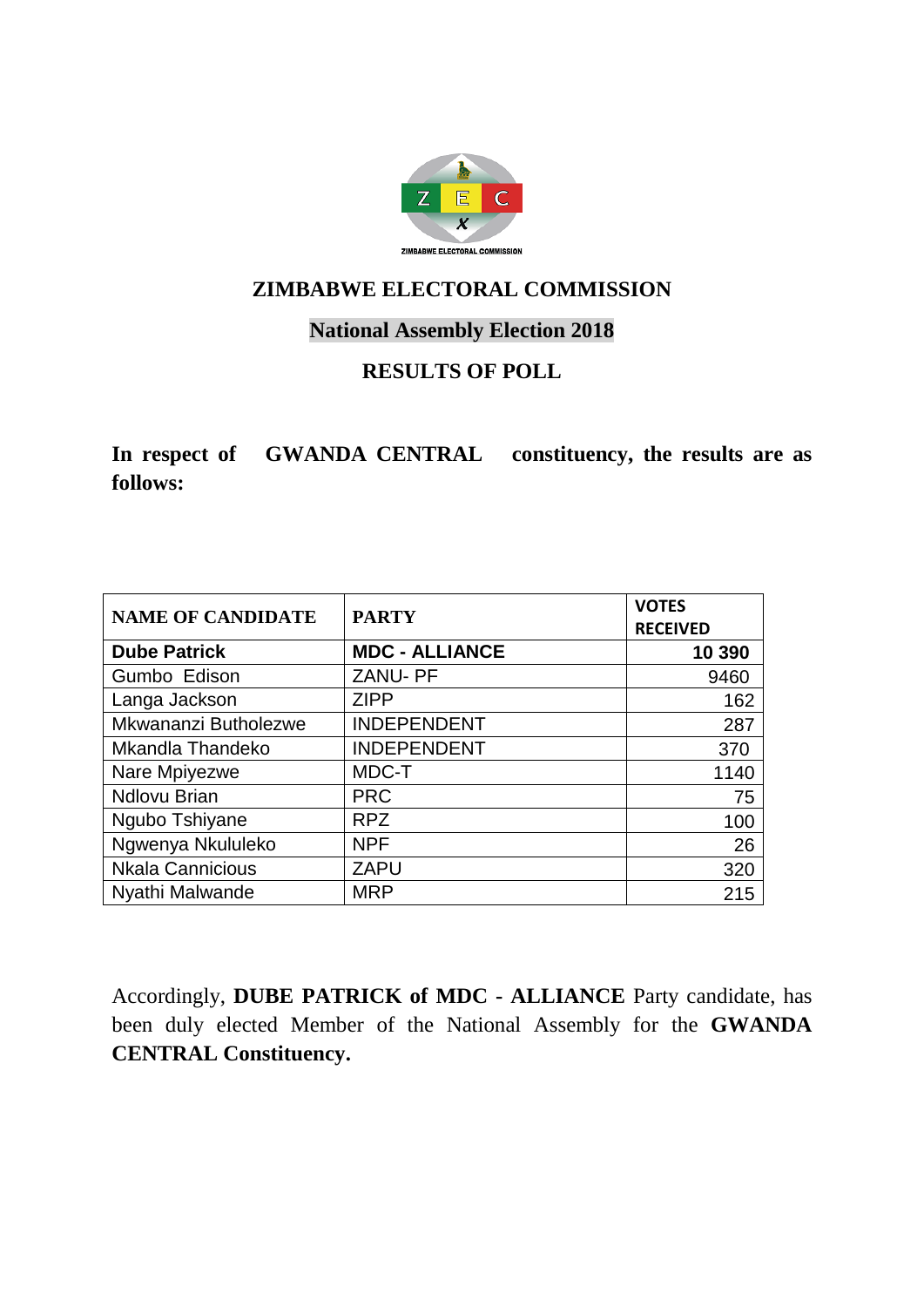

## **National Assembly Election 2018**

## **RESULTS OF POLL**

#### **In respect of GWANDA NORTH constituency, the results are as follows:**

| <b>NAME OF CANDIDATE</b>   | <b>SEX</b>   | <b>PARTY</b>        | <b>VOTES</b><br><b>RECEIVED</b> |
|----------------------------|--------------|---------------------|---------------------------------|
| Dube Mcebisi               | M            | <b>MRP</b>          | 271                             |
| Madlela Nqobizitha Charles | M            | <b>PRC</b>          | 302                             |
| Moyo Younger               | M            | MDC T               | 1081                            |
| Masiye Micah               | M            | <b>ZAPU</b>         | 265                             |
| Ncube Lungisani            | M            | <b>INDEPENDENT</b>  | 3510                            |
| <b>Ndlovu Busile</b>       | $\mathbf{F}$ | <b>RPZ</b>          | 71                              |
| Sibanda Beki               | M            | <b>MDC ALLIANCE</b> | 3300                            |
| Sibanda Madodana           | M            | <b>ZANUPF</b>       | 4419                            |

Accordingly, **SIBANDA MADODANA of ZANU PF** Party candidate, has been duly elected Member of the National Assembly for the **GWANDA NORTH Constituency.**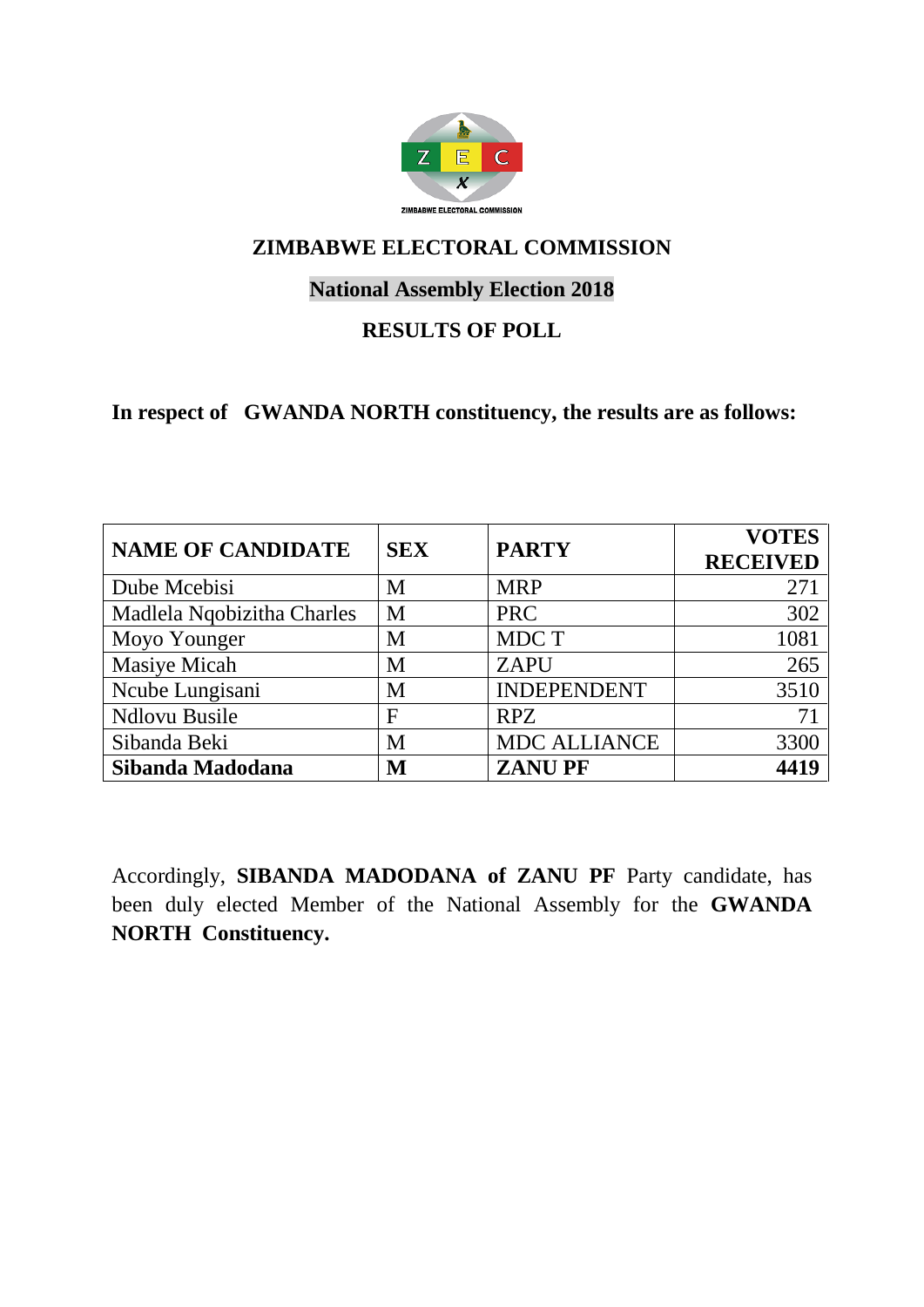

## **National Assembly Election 2018**

### **RESULTS OF POLL**

#### **In respect of GWANDA SOUTH constituency, the results are as follows:**

| <b>NAME OF CANDIDATE</b> | <b>SEX</b> | <b>PARTY</b>        | <b>VOTES RECEIVED</b> |
|--------------------------|------------|---------------------|-----------------------|
| Dombo Bhekimpilo         | M          | <b>ZIPP</b>         | 305                   |
| Moyo Ekem                | M          | <b>MDC ALLIANCE</b> | 4 7 0 1               |
| <b>Ncube Abedinico</b>   | M          | <b>ZANU PF</b>      | 5890                  |
| Ncube Rabson             | M          | <b>ZAPU</b>         | 499                   |
| Sibanda Almar            |            | MDC T               | 501                   |
| Sibanda Vusumuzi         | M          | <b>INDEPENDENT</b>  | 176                   |

Accordingly, **NCUBE ABEDINICO of ZANU PF** Party candidate, has been duly elected Member of the National Assembly for the **GWANDA SOUTH Constituency.**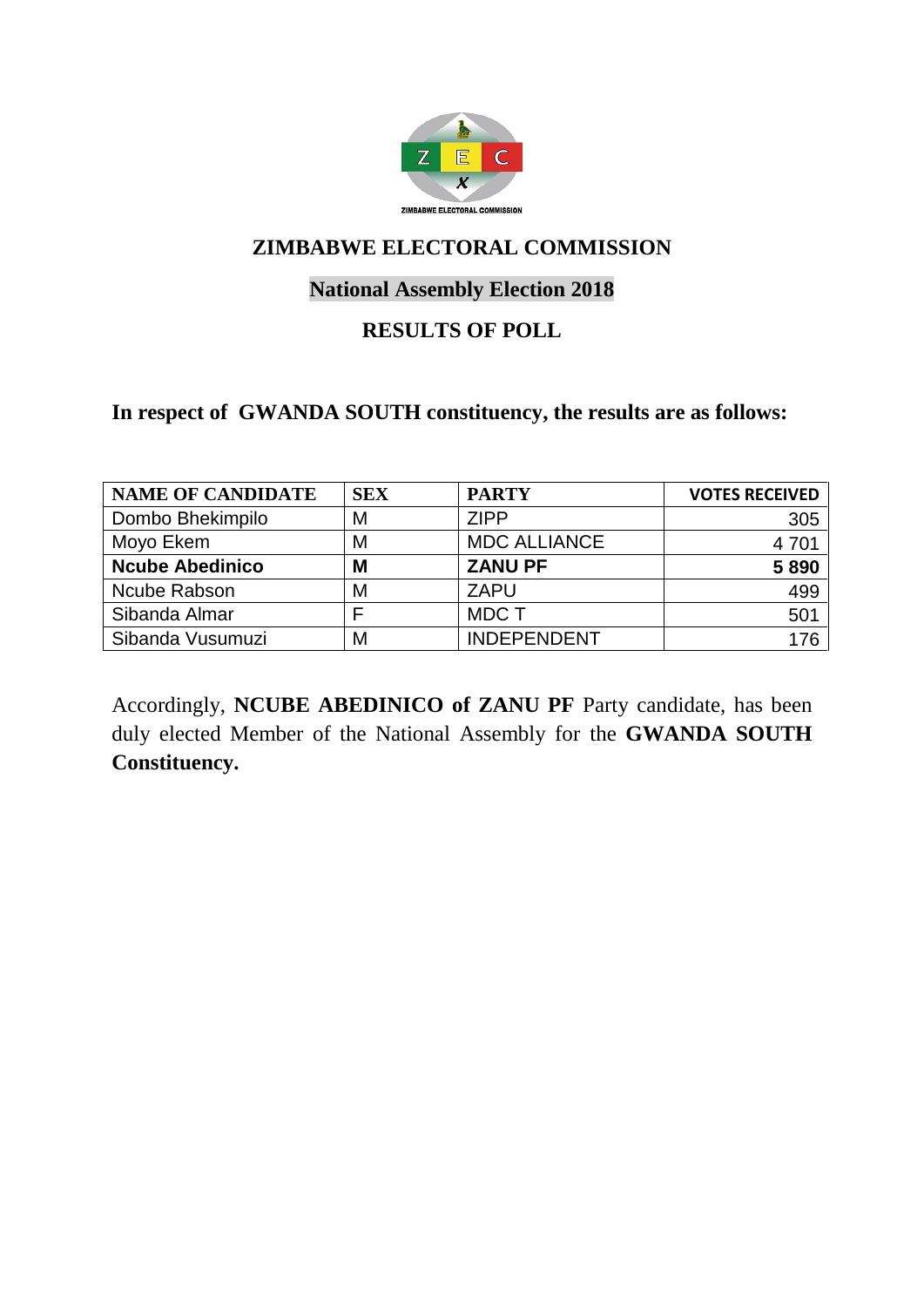

## **National Assembly Election 2018**

### **RESULTS OF POLL**

**In respect of INSIZA NORTH constituency, the results are as follows:**

| <b>NAME OF CANDIDATE</b> | <b>SEX</b> | <b>PARTY</b>   | <b>VOTES</b><br><b>RECEIVED</b> |
|--------------------------|------------|----------------|---------------------------------|
| <b>Bunhu Sibongile</b>   | F          | <b>ZIPP</b>    | 442                             |
| Mabhena Sidumiso         | F          | <b>MDCT</b>    | 2024                            |
| Moyo Vumani Esau         | M          | <b>NPF</b>     | 1825                            |
| Mpofu Sithembiso         | F          | <b>ZAPU</b>    | 411                             |
| Ncube Phathisani         | M          | <b>PRC</b>     | 165                             |
| <b>Ndlovu Earnest</b>    | M          | <b>ZAPU</b>    | 473                             |
| Siwela Amon              | M          | <b>RPZ</b>     | 182                             |
| <b>Taruvinga Farai</b>   | M          | <b>ZANU PF</b> | 15276                           |

Accordingly, **TARUVINGA FARAI of** ZANU PF Party candidate, has been duly elected Member of the National Assembly for the **INSIZA NORTH Constituency.**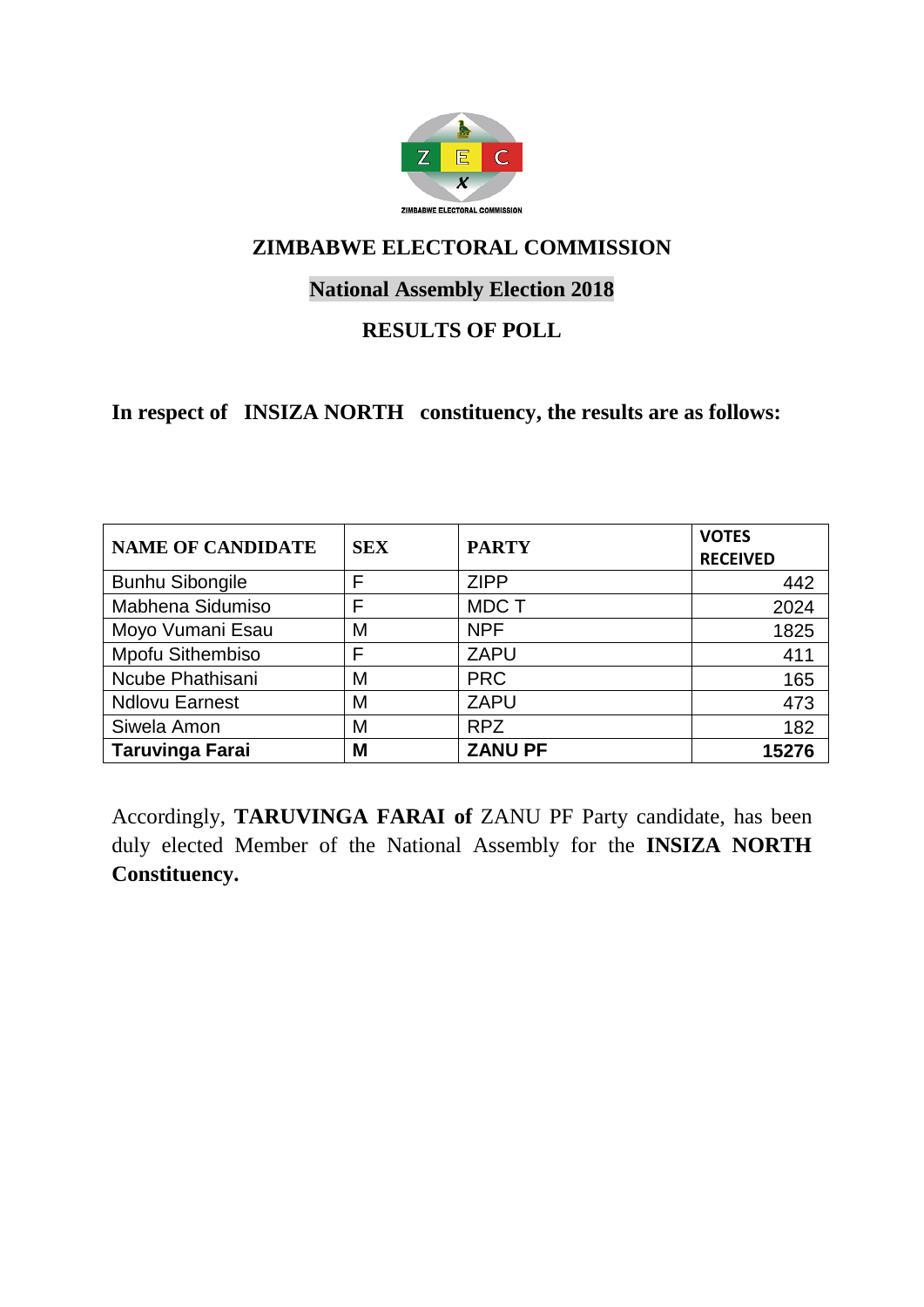

## **National Assembly Election 2018**

## **RESULTS OF POLL**

**In respect of INSIZA SOUTH constituency, the results are as follows:**

| <b>NAME OF CANDIDATE</b>    | <b>SEX</b> | <b>PARTY</b>        | <b>VOTES</b><br><b>RECEIVED</b> |
|-----------------------------|------------|---------------------|---------------------------------|
| Dube Kenneth                | M          | MDC - T             | 945                             |
| Langa Johnson               | M          | <b>NPF</b>          | 262                             |
| Ndlovu Angilacala           | M          | <b>MDC ALLIANCE</b> | 3 2 4 5                         |
| <b>Ncube Richard Malele</b> | M          | <b>ZAPU</b>         | 339                             |
| Ncube Zenzo                 | M          | <b>MRP</b>          | 160                             |
| Sibanda Mandla              | M          | <b>ANSA</b>         | 137                             |
| Siwela Wellington           | M          | <b>RPZ</b>          | 160                             |
| <b>Sithole Spare</b>        | M          | <b>ZANU PF</b>      | 6585                            |
| <b>Tshuma Nkululeko</b>     | M          | <b>PRC</b>          | 230                             |

Accordingly, **SITHOLE SPARE of** ZANU PF Party candidate, has been duly elected Member of the National Assembly for the **INSIZA SOUTH Constituency.**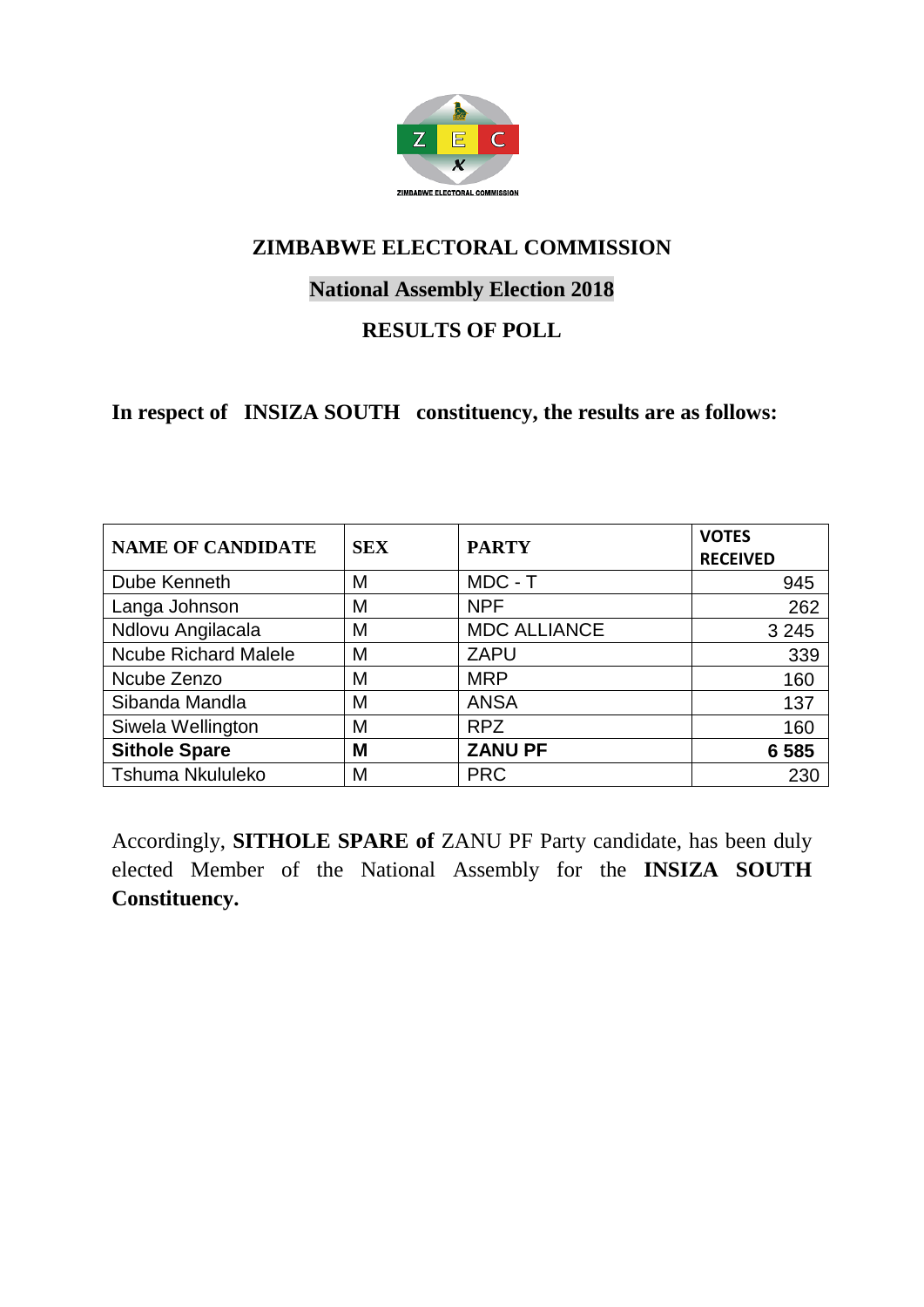

## **National Assembly Election 2018**

## **RESULTS OF POLL**

**In respect of MANGWE constituency, the results are as follows:**

| <b>NAME OF CANDIDATE</b>  | <b>SEX</b> | <b>PARTY</b>        | <b>VOTES</b><br><b>RECEIVED</b> |
|---------------------------|------------|---------------------|---------------------------------|
| Mangoye-Dlamini Nketha    | М          | <b>ANSA</b>         | 639                             |
| <b>Mguni Obedingwa</b>    | M          | <b>ZANUPF</b>       | 7744                            |
| Nyathi Thembinkosi Elexio | F          | MDC T               | 1335                            |
| Sibanda Mathew            | М          | ZAPU                | 812                             |
| Sihlabo Vincent           | M          | <b>MDC ALLIANCE</b> | 4536                            |

Accordingly, **MGUNI OBEDINGWA of ZANU PF** Party candidate, has been duly elected Member of the National Assembly for the **MANGWE Constituency.**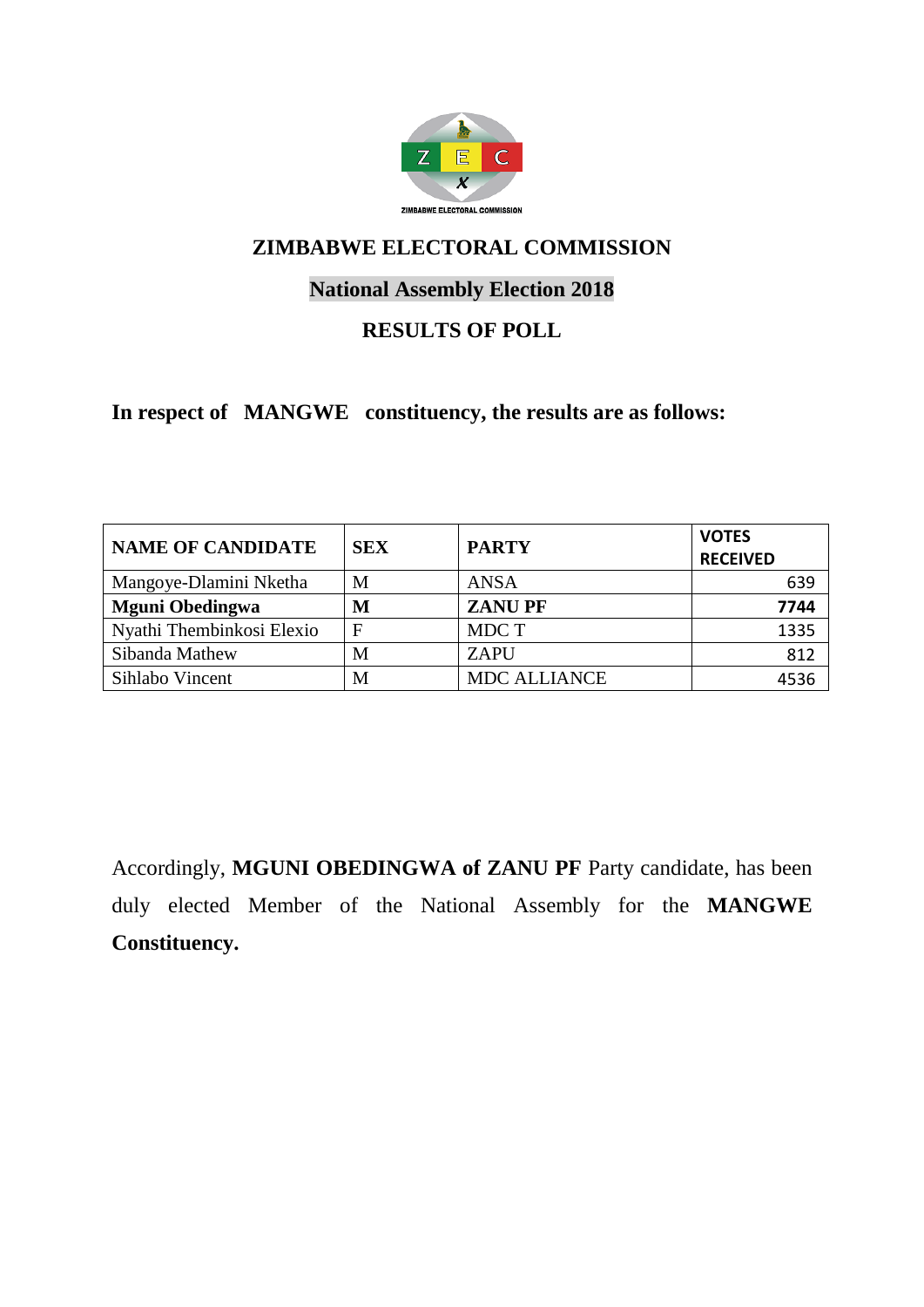

## **National Assembly Election 2018**

### **RESULTS OF POLL**

#### **In respect of MATOBO NORTH constituency, the results are as follows:**

| <b>NAME OF CANDIDATE</b> | <b>SEX</b> | <b>PARTY</b>        | <b>VOTES</b><br><b>RECEIVED</b> |
|--------------------------|------------|---------------------|---------------------------------|
| Dube Nicholas Abson      | М          | <b>ZAPU</b>         | 760                             |
| Dube Simangaliphi        | F          | <b>ZDU</b>          | 241                             |
| <b>Moyo Edgar</b>        | M          | <b>ZANUPF</b>       | 8797                            |
| Moyo Mqondisi            | М          | <b>MRP</b>          | 357                             |
| Ncube Mendy              | F          | <b>UMD</b>          | 229                             |
| Ndlovu Amon              | M          | <b>MDC ALLIANCE</b> | 4403                            |
| Sibanda Charles          | M          | <b>NPF</b>          | 93                              |
| Sibanda Watchy           | М          | MDC T               | 635                             |
| Zulu Kudakwashe Yunusu   | М          | <b>APA</b>          | 78                              |

Accordingly, **MOYO EDGAR of ZANU PF** Party candidate, has been duly elected Member of the National Assembly for the **MATOBO NORTH Constituency.**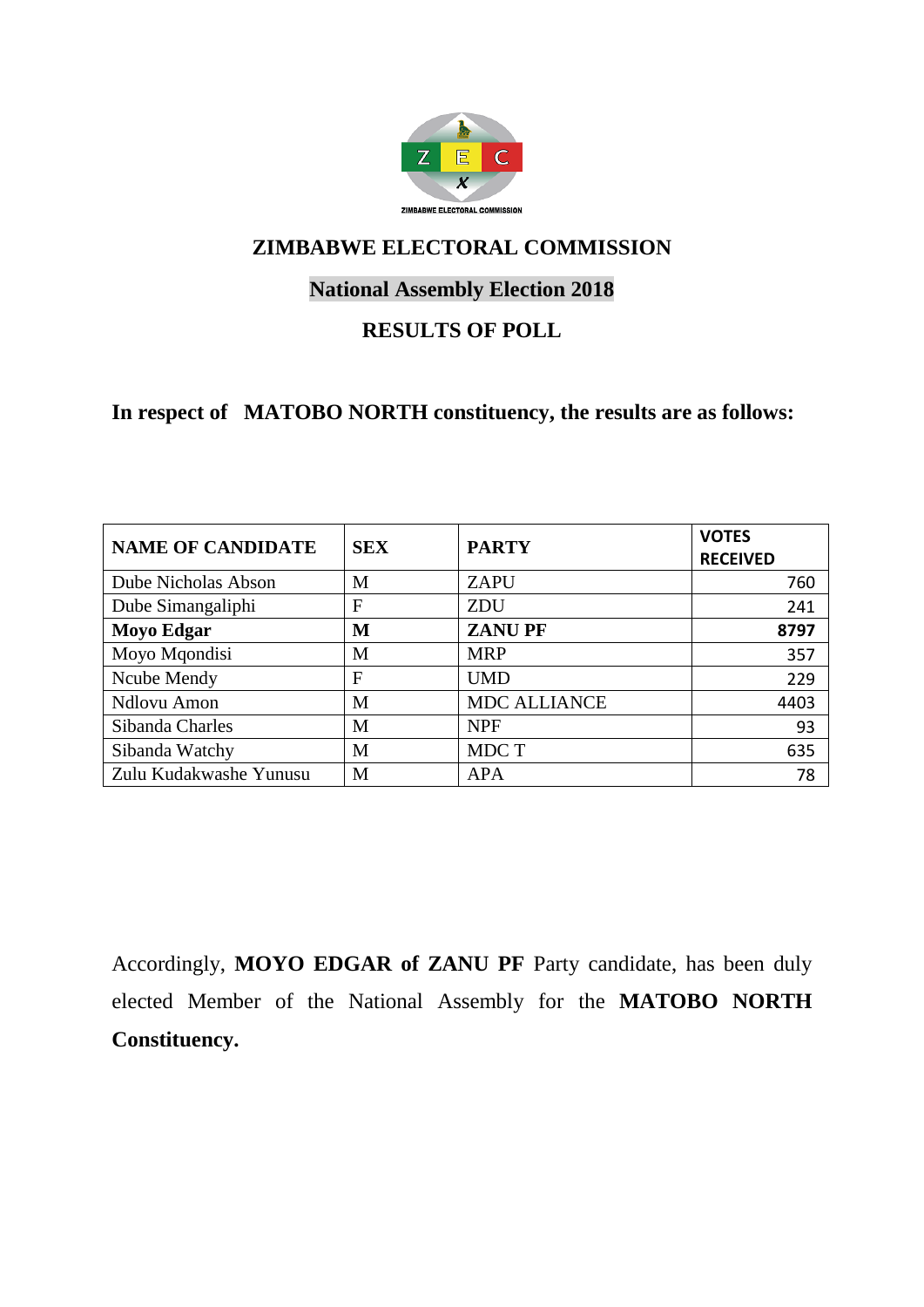

## **National Assembly Election 2018**

### **RESULTS OF POLL**

#### **In respect of MATOBO SOUTH constituency, the results are as follows:**

| <b>NAME OF CANDIDATE</b> | <b>SEX</b> | <b>PARTY</b>        | <b>VOTES</b><br><b>RECEIVED</b> |
|--------------------------|------------|---------------------|---------------------------------|
| <b>Bajilla Sindisiwe</b> | F          | ZDU                 | 235                             |
| Dube Zanele              | M          | <b>MDC ALLIANCE</b> | 4206                            |
| Moyo Athaliah            | F          | MDC T               | 481                             |
| Ncube Henry              | M          | <b>UMD</b>          | 269                             |
| Ncube Innocent           | M          | <b>ZAPU</b>         | 851                             |
| <b>Ncube Soul</b>        | M          | <b>ZANUPF</b>       | 6130                            |
| Ndlovu Khethani          | M          | <b>MRP</b>          | 106                             |
| Ndlovu Upshy             | M          | <b>INDEPENDENT</b>  | 221                             |

Accordingly, **NCUBE SOUL of ZANU PF** Party candidate, has been duly elected Member of the National Assembly for the **MATOBO SOUTH Constituency.**